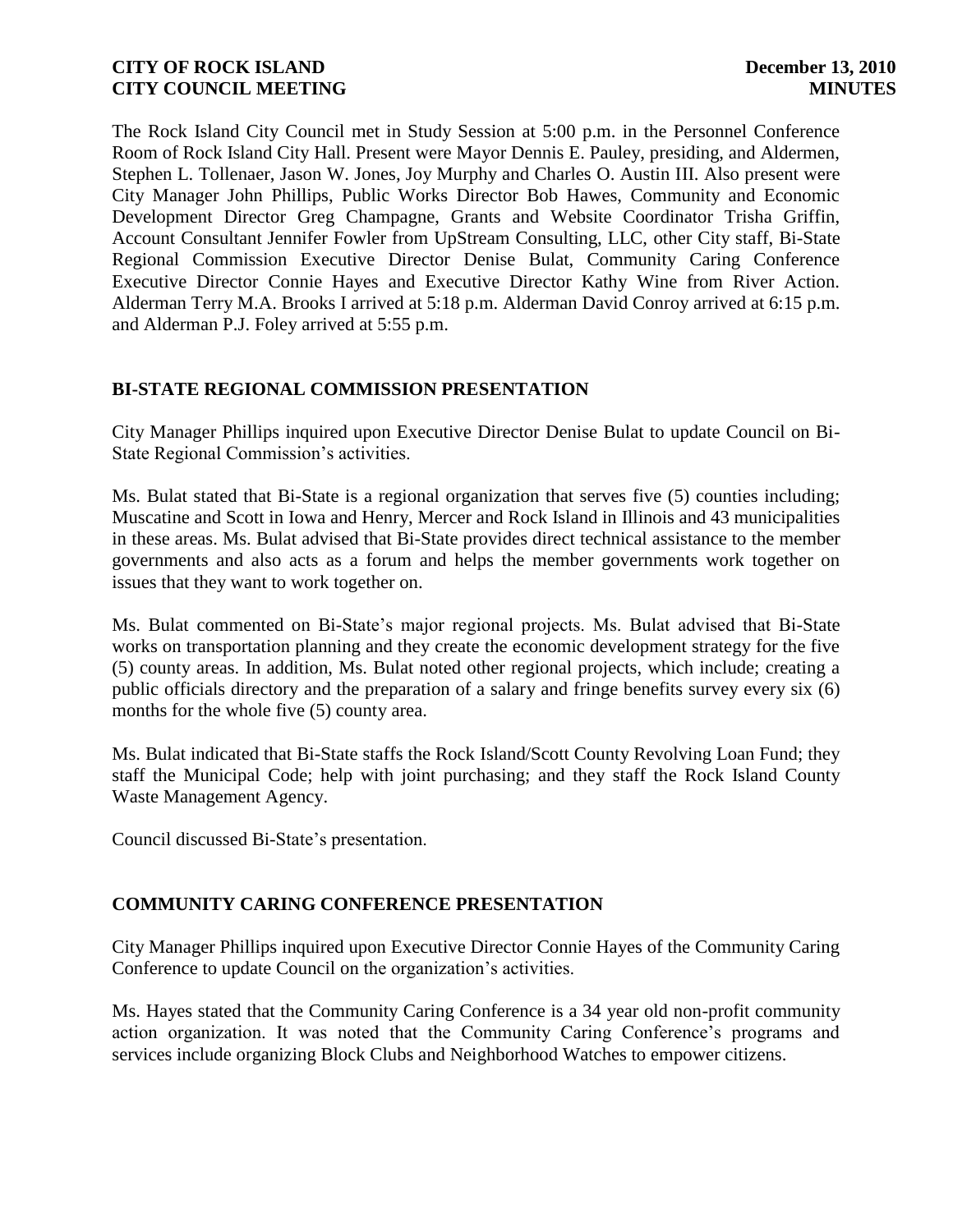Ms. Hayes advised that in 2011, a new initiative called Business Watch will start. Ms. Hayes commented that the organization is still working on how to implement this initiative. Ms. Hayes advised that the organization is expanding their Stand Against Cancer program, which is a program that educates low income women on health care. Ms. Hayes noted that they are expanding the program to include the immigrant population.

Ms. Hayes discussed neighborhood watches and noted that this year, the organization started six (6) neighborhood watches with 139 homes being in one neighborhood.

Council discussed the presentation by Ms. Hayes.

# **RIVER ACTION PRESENTATION**

City Manager John Phillips inquired upon Executive Director Kathy Wine to update Council on River Action.

Ms. Wine discussed various past projects that have taken place in the City. Various past projects included; the McKesson Greenroof project, Sylvan Slough Natural Area, trail signage and design and production of a banner for the Centennial Bridge Visitor Center.

Ms. Wine advised that River Action is just finishing a program called Celebrate the River. Ms. Wine discussed the fundraising report for this program. Ms. Wine stated that this program produced a number of things for the City of Rock Island, one of which included Floatzilla. It was noted that the Watershed Masterplan for the Rock River is moving forward this year among other projects that were identified in Ms. Wine's report. Ms. Wine discussed the 2010 Volunteer Report and River Action's operating budget that was included in the packet that was distributed to Council. In addition, Ms. Wine discussed RiverWay Partnership for 2011/2012.

Council discussed Ms. Wine's presentation.

### **NEW WEBSITE DESIGN REVIEW**

City Manager Phillips inquired upon Grants and Website Coordinator Trisha Griffin and Account Consultant Jennifer Fowler from UpStream to update Council on the City's new Website design.

Ms. Griffin stated that the website team has sought input from all City departments for content for the new website design and will continue to do so. Ms. Griffin added that Civic Plus has provided the City with three (3) homepage and three (3) interior page designs. It was noted that this is the start of the new design process for the new site. Ms. Griffin advised that the team is seeking feedback from Council on what they like and don't like in regards to the initial designs.

Ms. Griffin discussed the homepage design as it relates to the photos incorporated in the design. The first two (2) homepage photos included the Centennial Bridge and the third photo includes a panoramic view of the downtown.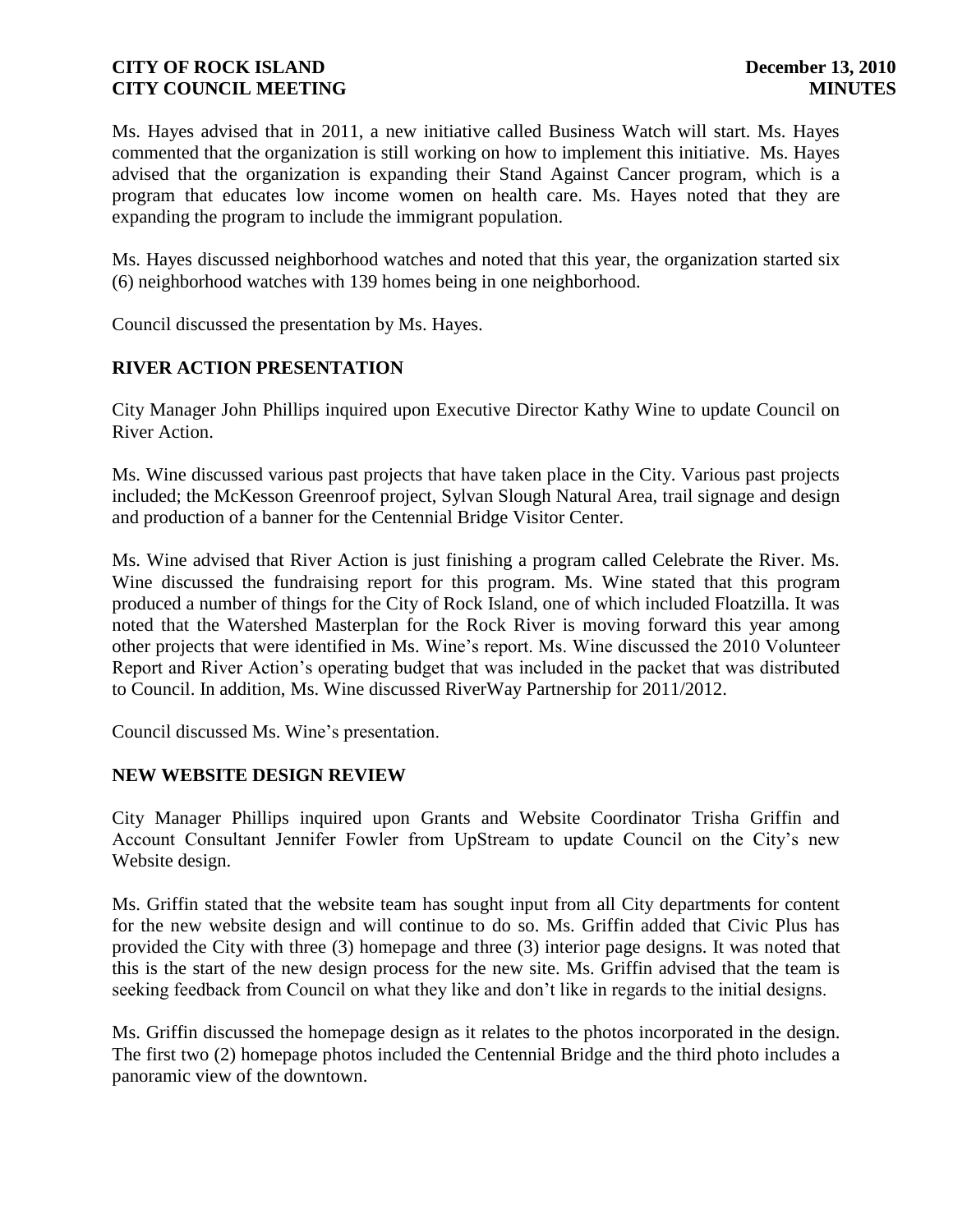Council discussed the photos as it relates to the homepage of the website design. It was determined that Council would like more photos to choose from for the homepage.

Ms. Griffin discussed links to specific items as it relates to ease of navigation for the website. In addition, Ms. Griffin discussed graphic links, quick links and the size of icons. Ms Griffin advised that the graphic link buttons will be used to showcase the City's on-line services.

Council discussed data as it relates to what people look for the most when they are on the website. Ms. Fowler stated that the number one (1) thing that people go to the City website for is employment followed by Parks pages and Public Works pages. Ms. Griffin then explained the navigation structure of the website.

Ms. Griffin discussed options for background photos as it relates to the website page design. Ms. Griffin stated that the first option is the design of a park; the second option is no background photo and the third option is a photo of the Mississippi River. Council discussed the background photo options. Ms. Griffin noted that the design approval deadline is not until February 11, 2011 and this is just the starting point; there will be a lot of changes from now until February.

Ms. Griffin discussed the interior design of the website. It was noted that everything will stay the same with the exception of the middle section, which includes the text. Ms. Griffin commented that there are a lot of options for this section. It was noted that the first one includes full text design with the second design being the contact module. Ms. Griffin further explained the various options for the interior design of the website. Ms. Griffin stated that Council will be updated as the process moves forward.

Council discussed suggestions for the homepage and interior pages as it relates to photos, links, forms and text.

# **YOUTH DANCE LICENSE ORDINANCE**

City Manager John Phillips inquired upon Police Chief Scott Harris and City Attorney Ted Kutsunis to review proposed changes to the Youth Dance License Ordinance.

City Attorney Kutsunis advised that provisions were added to the ordinance to allow for a Public Hearing to obtain a waiver of the signature requirements. Mr. Kutsunis provided Council with several options for the hours of operation and curfew. Mr. Kutsunis indicated that one option is where kids under the age of 17 are allowed on the premises up to one - half hour before curfew and the older kids are allowed in after that. City Attorney Kutsunis advised that another option would be that all of the kids are allowed on the premises, but the kids under the age of 17 years would have to be removed one - half hour prior to curfew.

Mr. Kutsunis advised that language was added to the ordinance to where the owner of the club has the responsibility to not only maintain order inside the premises, but also in the surrounding area. It was noted that language was added to state that they should also not allow any loitering or unruly or unlawful behavior, and failure to maintain order or report problems to the Police could result in sanctions imposed by the Police Chief.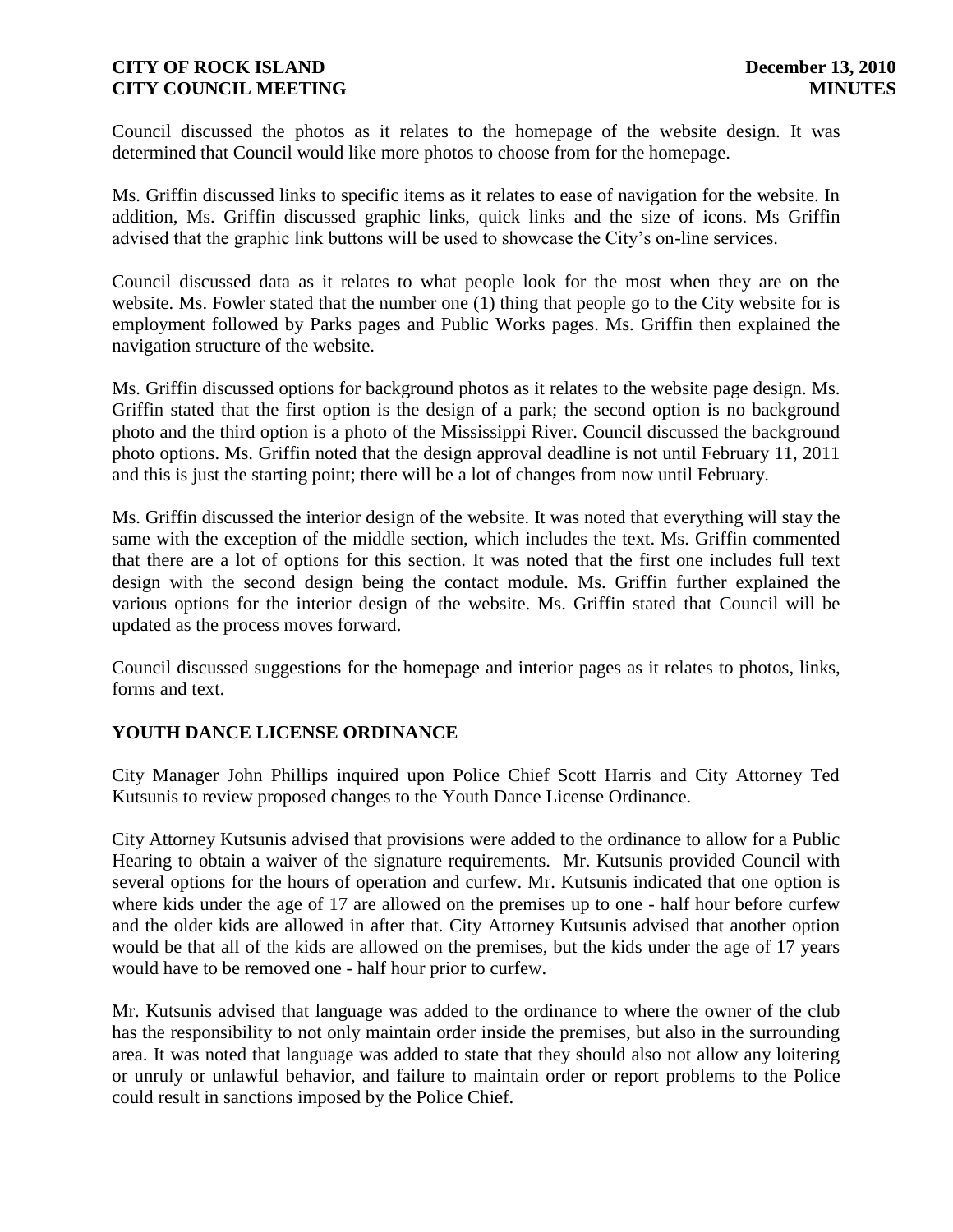Mr. Kutsunis provided several options for fines. It was noted that currently, the ordinance states that a \$100.00 fine can be imposed for any violations. Mr. Kutsunis also gave the option of a \$1,500.00 fine for flexibility. Mr. Kutsunis discussed the appeal process in regards to the Youth Dance License Ordinance. City Attorney Kutsunis advised that language was added to the application process where Inspections would have to approve the application to make sure that the building is adequate and safe.

City Attorney Kutsunis further discussed proposed changes to the Youth Dance License Ordinance. Chief Harris discussed hours of operation, curfew and violations.

Council discussed the added language to the Youth Dance License Ordinance as it specifically related to the options for the hours and curfew and fines. After more discussion in regards to Council providing feedback for the proposed language to be added to the ordinance, Mr. Phillips stated that the proposed ordinance with the changes will be put on the Agenda for Council consideration at the December  $20<sup>th</sup>$  Council meeting.

# **TAX LEVY DISCUSSION**

Mr. Phillips stated that the tax levy is on the Agenda this evening for consideration. Mr. Phillips indicated that several public meetings were held last week and several more are scheduled tomorrow in regards to asking people for their feedback concerning budget options that were presented to Council to narrow the gap in the budget shortfall. Mr. Phillips stated that the options are also available on the City's website. Mr. Phillips advised that the results will be tabulated and presented next week at Study Session.

City Manager Phillips stated that the City is trying to structure this tax levy recommendation in order to provide maximum flexibility. Mr. Phillips commented that Council can make cuts and that would enable Council to reduce the tax levy or Council could have other revenue increases that would allow for cutting the tax levy. Mr. Phillips added that this is the idea behind the recommendation, which is 4.99%. It was noted that the decision has to be made next week on the tax levy; it has to be done on the last meeting in December because it has to be filed by the end of the year. Mr. Phillips offered that the recommendation on the Agenda tonight is for consideration and it is to be voted on next week; to do that, the City is going through the budget process and then it will be determined how much the tax levy can be reduced based upon the decisions that are made on other revenues or on the extent of the reductions. Mr. Phillips acknowledged that if Council is not comfortable with that; it does not have to be done that way. It was noted that in the past, staff has come back to Council in February or March after they have gone through the budget process and the tax levy has been passed at 4.99%, and they state that the tax levy can now be reduced. Mr. Phillips advised that this gives flexibility when the budget process is not completely done, but a decision has to be made on the tax levy. Mr. Phillips indicated that this is the way the budget gap is structured.

Alderman Conroy stated that this is the process that the City is going through and it doesn't mean the issue will be voted on tonight; it will be voted on next week. Alderman Conroy encouraged citizens to attend one of the public meetings that will be held tomorrow. Alderman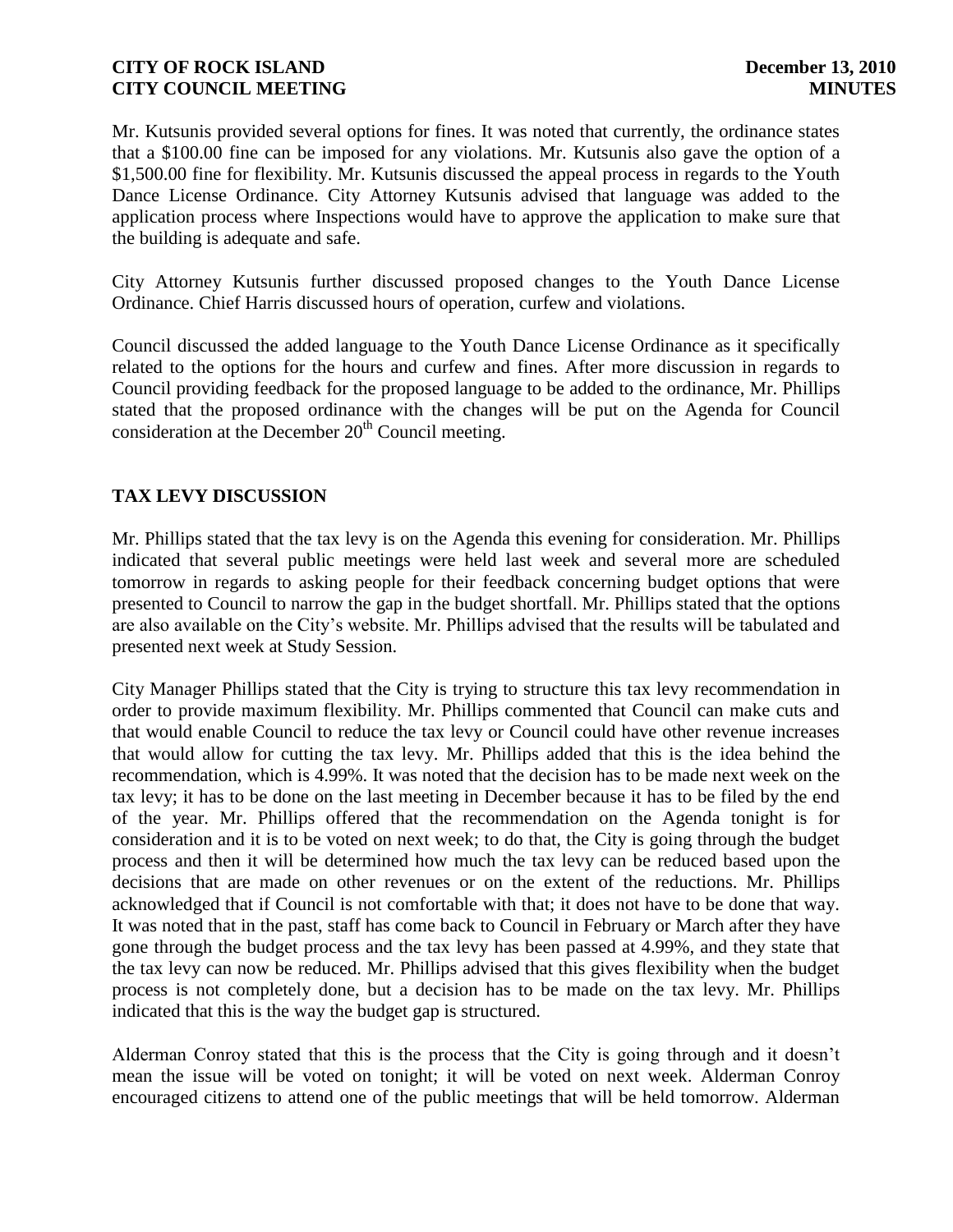Conroy inquired upon people to look at the forms that will be given out at the meeting and just don't agree or disagree. Alderman Conroy stated that he would like feedback from the people that attend the meetings as to what they think should be done to narrow the budget gap and maintain a balanced budget.

Council further discussed the tax levy ordinance issue. Mr. Phillips advised that there are several options. The first one includes going with the one that has been laid out that provides maximum flexibility as the City goes through the budget process or next week, maybe prepare a no tax rate increase option for Council. After more discussion, Mr. Phillips stated that Council's vote next week does not lock Council into a 4.99% increase in the property tax levy or anything to do with the rate. Mr. Phillips added that what the City is doing is securing it so that when the budget process is finished then it can be decided on how much the Council wants to lower it.

Mr. Phillips stated that next week at Study Session, budget options will be presented and discussion will continue on the Capital Improvement Plan and Gaming Allocations and TIF.

# **ADJOURNMENT**

A motion made by Alderman Brooks and seconded by Alderwoman Murphy to adjourn the meeting carried by the following Aye and No vote. Those voting Aye being Alderman Brooks, Alderman Conroy, Alderman Foley, Alderman Tollenaer, Alderman Jones, Alderwoman Murphy and Alderman Austin; those voting No, none. The meeting was adjourned at 6:35 p. m.

> \_\_\_\_\_\_\_\_\_\_\_\_\_\_\_\_\_\_\_\_\_\_\_\_\_\_\_\_\_\_ Aleisha L. Patchin, City Clerk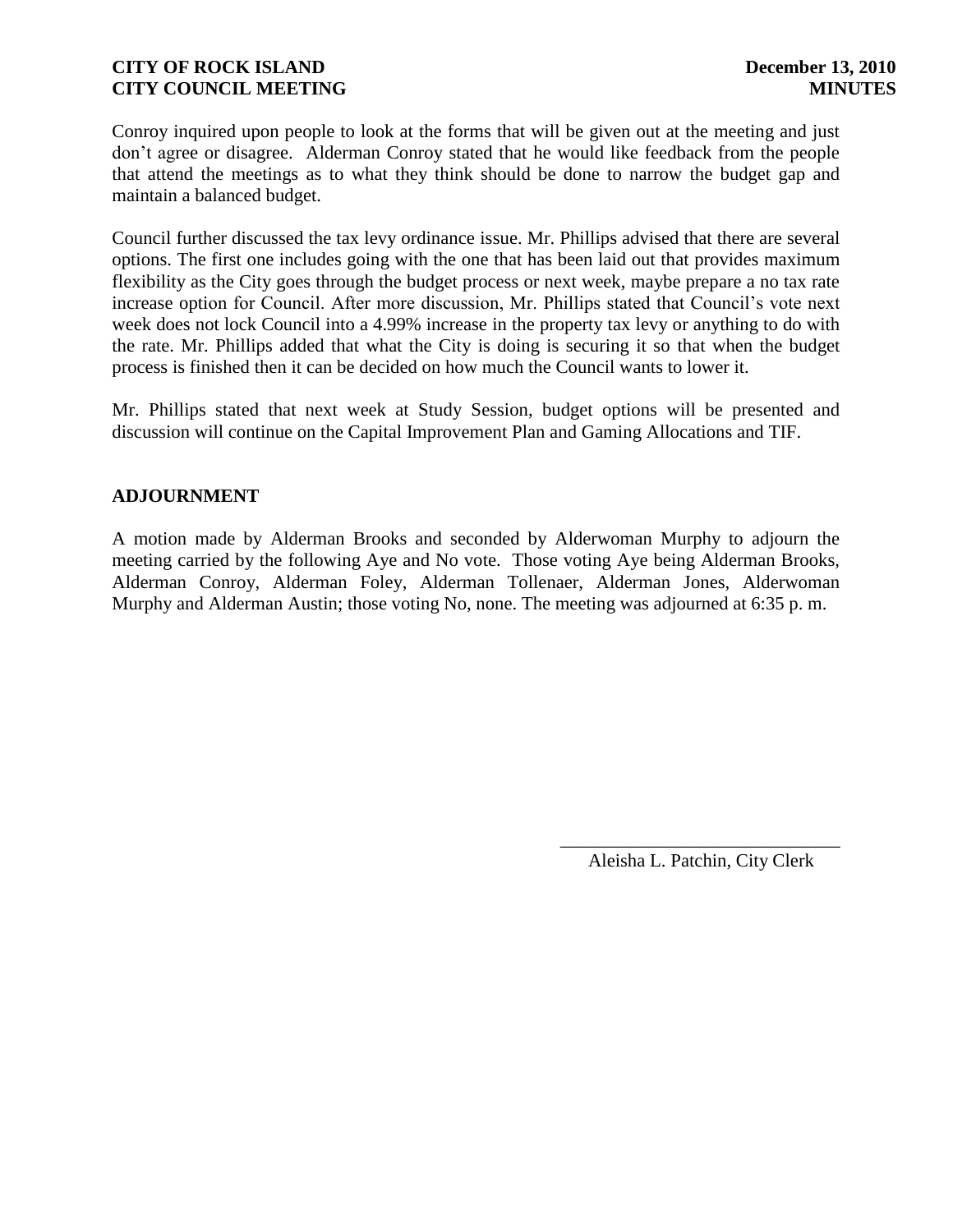Rock Island City Council met in regular session at 6:45 p.m. in Council Chambers of Rock Island City Hall. Present were Mayor Dennis E. Pauley, presiding, and Aldermen Terry M.A. Brooks I, David Conroy, P. J. Foley, Stephen L. Tollenaer, Jason W. Jones, Joy Murphy and Charles O. Austin III. City Manager John Phillips was also present.

#### **Introductory Proceedings**

Mayor Pauley called the meeting to order and led in the Pledge of Allegiance to the Flag of the United States of America. Alderman Conroy gave the Invocation.

#### Agenda Item #5 **Minutes of the Meeting of December 6, 2010.**

A motion was made by Alderman Austin and seconded by Alderman Jones to approve the Minutes of the Meeting of December 6, 2010 as amended. The motion carried by the following Aye and No vote; those voting Aye being Alderman Brooks, Alderman Conroy, Alderman Foley, Alderman Tollenaer, Alderman Jones, Alderwoman Murphy and Alderman Austin; those voting No, none.

### Agenda Item #6 **Update Rock Island by Mayor Pauley.**

Mayor Pauley stated that the City is seeking the views of Rock Island residents on the proposed 2011/2012 General Fund Budget. The Mayor indicated that City departments have prepared options to help close the \$1.1 million dollar gap in the budget for next year. Mayor Pauley commented that in addition to the series of public meetings being held, citizens can now register their opinions on the options online at [www.rigov.org.](http://www.rigov.org/) Mayor Pauley advised that the online survey asks citizens to agree, disagree or no opinion on each of the 37 options. It was noted that at the end of the survey, citizens can provide any additional comments or suggestions.

Mayor Pauley stated that the options being considered range from keeping City vehicles longer before they are replaced to eliminating a Police Officer with the Metropolitan Enforcement Group (MEG). It was noted that the options also include an increase in the property tax rate, parking fees and fines. The Mayor indicated that City staff has been working on the budget planning since September and closed the budget gap from \$2.4 million dollars to the \$1.1 million dollar level. It was noted that three (3) positions have been eliminated and budget cuts have been made in training, supplies and services.

It was noted that responses from citizens will be shared and reviewed by the Mayor and City Council over the next 60 days. The budget is scheduled for adoption in March 2011 and the City's fiscal year begins on April 1, 2011.

Mayor Pauley indicated that the City will implement a new system called Reverse 9-1-1 to alert citizens during a water-shut off or boil order. It was noted that the system allows for a specific area of the City to be phoned based on addresses, leaving an automated message with directions. The Mayor stated that calls will be placed when there is a boil order, when the boil order has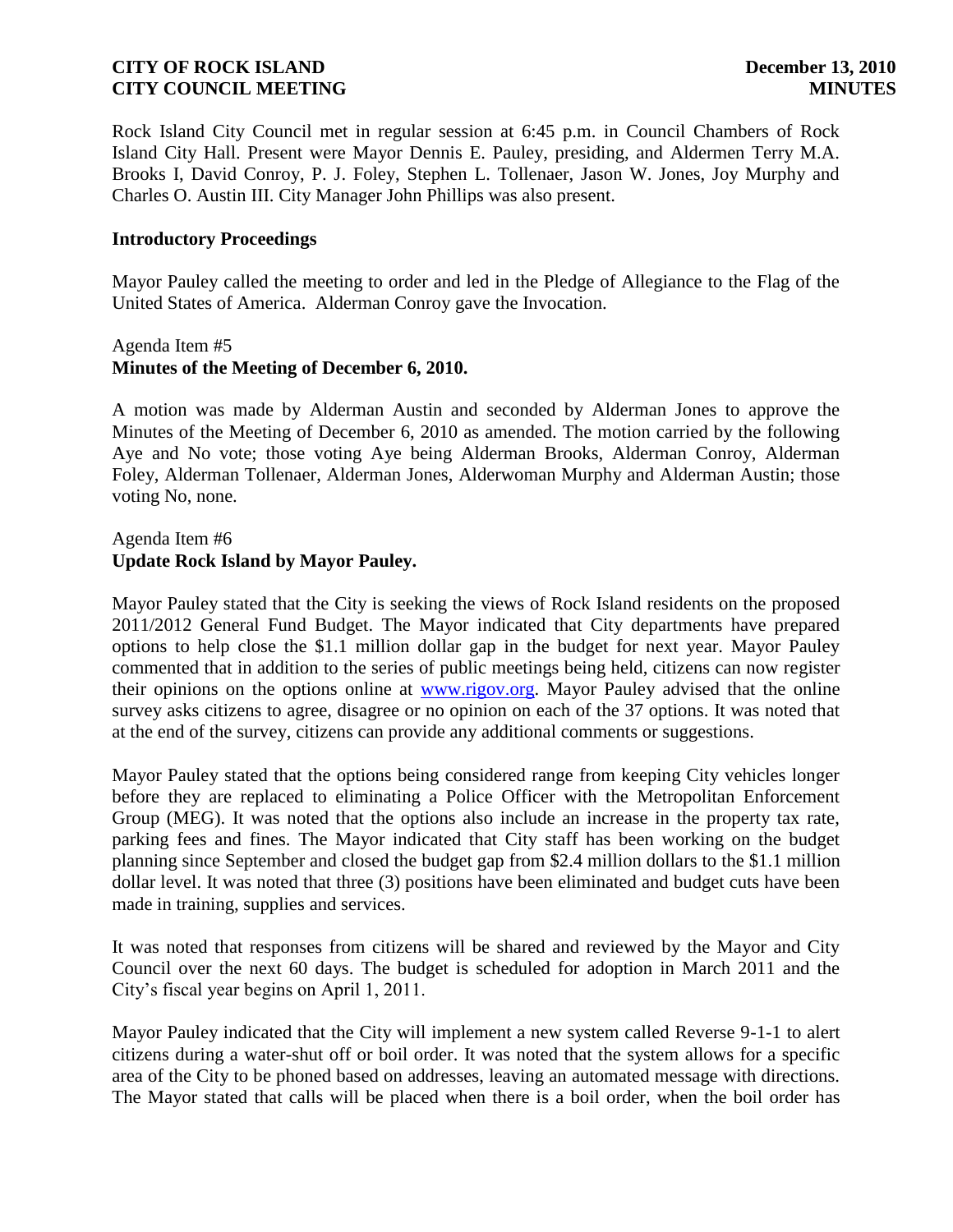been lifted and when water service will be shut off for scheduled repairs. Mayor Pauley commented that the Reverse 9-1-1 system will start to be used on December 15, 2010. It was noted that only land-line phones will be called. The Mayor noted that citizens should be aware that the calls could come at any time during the day or night, as the system will be put in place as soon as the situation is discovered.

Mayor Pauley advised that the Martin Luther King Center and Kiwanis Club of Rock Island will sponsor the  $34<sup>th</sup>$  annual Children's Christmas Party on Wednesday, December  $15<sup>th</sup>$  at 5:00 p.m. It was noted that the program provides wrapped gifts, books and treats for Rock Island/Milan children, ages 3 to 12, whose families are in need of assistance during the holiday season. Mayor Pauley stated that due to construction, the party will be held at Second Baptist Church at 919  $6<sup>th</sup>$ Avenue. It was noted that for more information, please contact the King Center at 732-2999.

Mayor Pauley advised that citizens can get a crash course in how their police department operates at the Illinois Quad Cities Police Academy. It was noted that the Rock Island, Moline, East Moline, Silvis and Milan Police Departments will offer 11 sessions covering topics from patrol tactics to self defense. The Mayor added that sessions will be informal and led by area officers. It was noted that participants will tour the county jail and go on patrol as a "ride-along". Mayor Pauley advised that classes will be held every Wednesday from January  $12<sup>th</sup>$  to March  $23<sup>rd</sup>$  from 6:30 p.m. to 9:30 p.m. It was noted that applications for the Academy are available at the Rock Island Police Department front desk at  $316^{16}$  Street. The Mayor commented that an individual must be 21 years or older to apply.

#### Agenda Item #7

**Public Hearing on a request from Nasreen Akhter, owner of Eleventh Street Mart, LLC doing business as "Eleventh Street Mart, LLC" for a waiver of the signature requirement to secure a Liquor License for at 1520 11th Street.** 

Mayor Pauley stated that Agenda Item #7 has been withdrawn by request of the applicant.

#### Agenda Item #8

# **A Special Ordinance amending Chapter 9, Article I, Sec.9-17 (a) and 9-17 (h) of the Code of Ordinances.**

Alderman Austin moved and Alderwoman Murphy seconded to consider, suspend the rules and pass the ordinance. The motion carried by the following Aye and No vote: those voting Aye being Alderman Brooks, Alderman Conroy, Alderman Foley, Alderman Tollenaer, Alderman Jones, Alderwoman Murphy and Alderman Austin; those voting No, none.

# Agenda Item #9 **A Special Ordinance establishing a handicapped parking space at 1009 11th Avenue.**

It was moved by Alderman Austin, seconded by Alderwoman Murphy to consider, suspend the rules and pass the ordinance. The motion carried by the following Aye and No vote: those voting Aye being Alderman Brooks, Alderman Conroy, Alderman Foley, Alderman Tollenaer, Alderman Jones, Alderwoman Murphy and Alderman Austin; those voting No, none.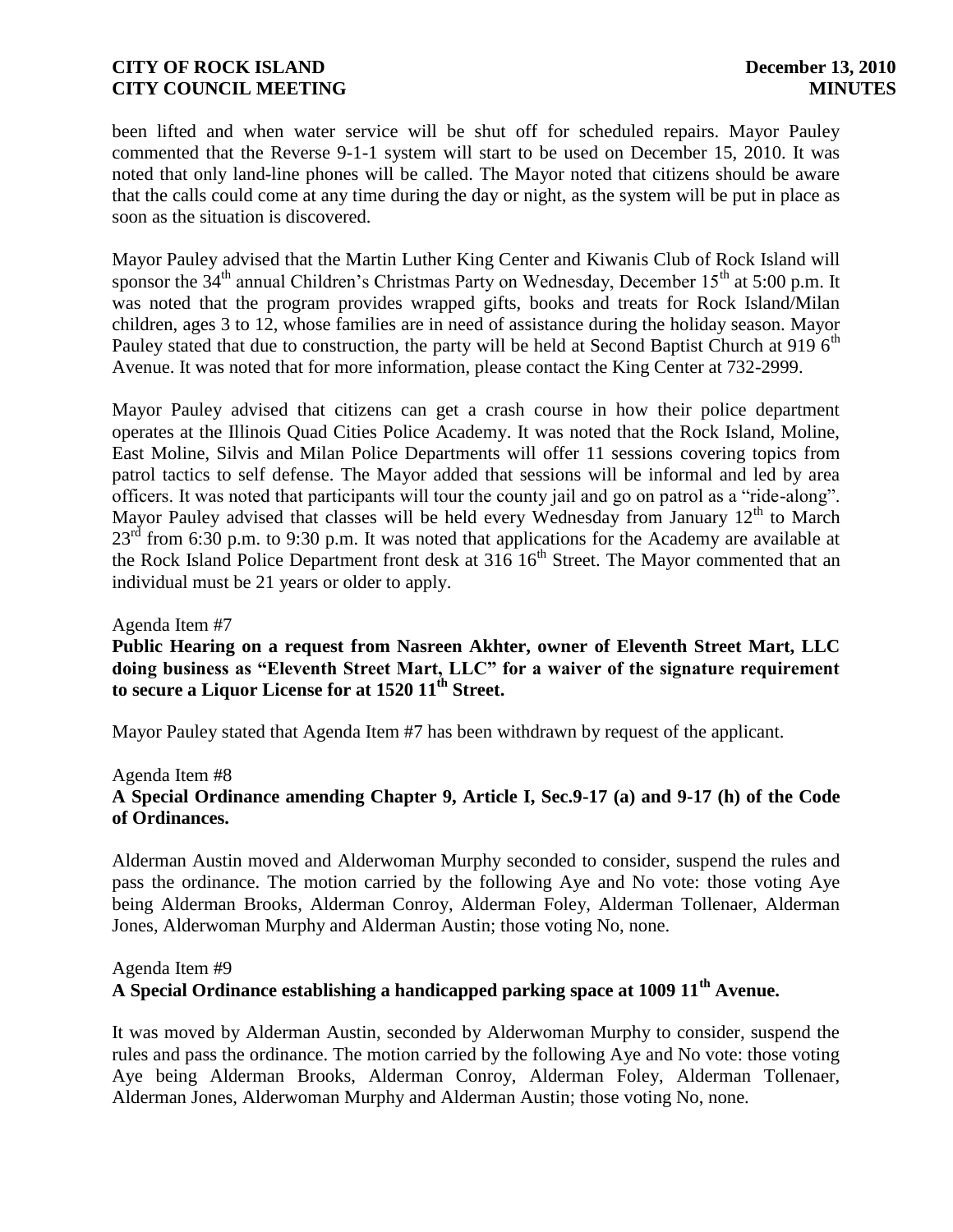#### Agenda Item #10

# **A Special Ordinance amending a Special Ordinance establishing a two-hour parking zone on the east side of 30th Street directly opposite of 13th Avenue.**

Alderman Tollenaer moved and Alderwoman Murphy seconded to consider, suspend the rules and pass the ordinance. The motion carried by the following Aye and No vote: those voting Aye being Alderman Brooks, Alderman Conroy, Alderman Foley, Alderman Tollenaer, Alderman Jones, Alderwoman Murphy and Alderman Austin; those voting No, none.

### Agenda Item #11 **CLAIMS**

It was moved by Alderman Austin, seconded by Alderman Conroy to accept the following reports and authorize payment as recommended. The motion carried by the following Aye and No vote: those voting Aye being Alderman Brooks, Alderman Conroy, Alderman Foley, Alderman Tollenaer, Alderman Jones, Alderwoman Murphy and Alderman Austin; those voting No, none.

- a. Report from the Administrative Services Department regarding payment in the amount of \$6,282.50 to Google, Inc. for the annual renewal of the E-Mail SPAM Filtering Service.
- b. Report from the Public Works Department regarding payment #2 in the amount of \$73,017.57 to New Coat Sealing and Paving for services provided for the 2009/2010 Street Joint and Crack Sealing Program project. (361)
- c. Report from the Public Works Department regarding payment #1 and final in the amount of \$106,408.89 to Tri-City Blacktop for services provided for the 2010 Asphalt Street Milling and Patching Program project. (362)
- d. Report from the Public Works Department regarding payment #1 and final in the amount of \$17,078.45 to Brandt Construction for services provided for the  $106<sup>th</sup>$ Avenue West Road Edge Repair to the East of  $35<sup>th</sup>$  Street West project. (363)
- e. Report from the Public Works Department regarding payment #2 and final in the amount of \$62,052.35 to Langman Construction for services provided for the 2010 Catch Basin and Manhole Program project. (364)
- f. Report from the Martin Luther King Center regarding payment #1 in the amount of \$41,233.10 to Paragon Commercial Interiors, Inc. for interior furnishings for phase one of the expansion/renovation project.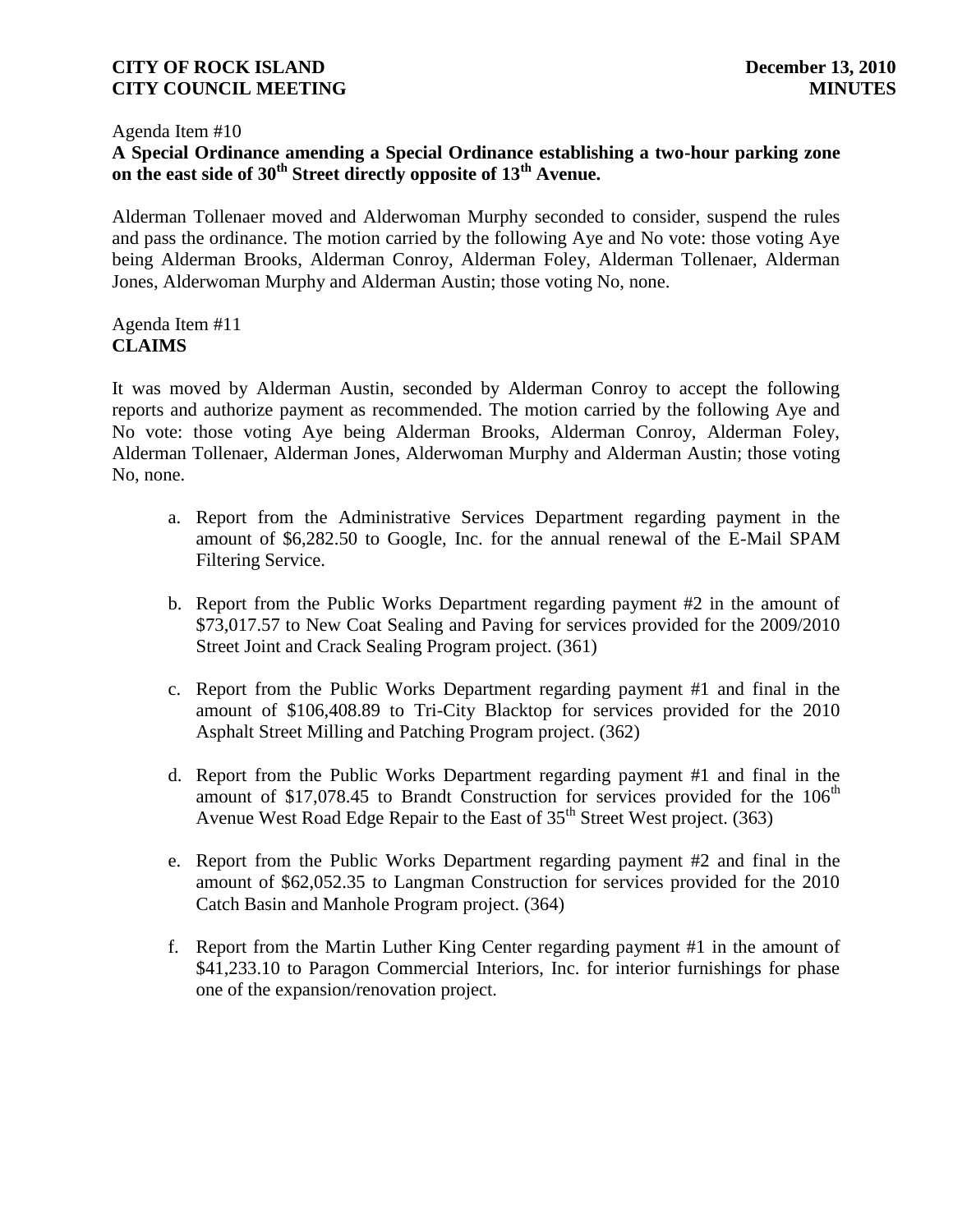#### Agenda Item #12

# **Claims for the week of December 3rd through December 9th in the amount of \$2,061,605.62.**

Alderman Conroy moved and Alderwoman Murphy seconded to allow the claims. The motion carried by the following Aye and No vote: those voting Aye being Alderman Brooks, Alderman Conroy, Alderman Foley, Alderman Tollenaer, Alderman Jones, Alderwoman Murphy and Alderman Austin; those voting No, none.

#### Agenda Item #13

**Report from the Police Department regarding bids for the purchase of an Automated Fingerprint & Palm Print Identification System and Livescan Palm Print/Fingerprint Workstation Equipment, recommending the bid be awarded to AFIX Technologies in the combined amount of \$69,000.00.**

Alderwoman Murphy moved and Alderman Austin seconded to award the bid as recommended and authorize purchase.

Alderman Brooks inquired upon Police Chief Scott Harris to explain the nature of the system.

Police Chief Harris stated that the AFIS system is a system that allows the Police to take a fingerprint that may be recovered from a crime scene and it will be scanned into the automated system. Chief Harris indicated that it will search the data bases that the Police Department is connected to and the system will compile a list of four (4) or five (5) possible names. Chief Harris advised that it is the intent to be connected to the Rock Island County Sheriff's Department for all of Rock Island County and to Scott County. Chief Harris further discussed the automated fingerprint system along with the Livescan palm print equipment.

After discussion, the motion carried by the following Aye and No vote: those voting Aye being Alderman Brooks, Alderman Conroy, Alderman Foley, Alderman Tollenaer, Alderman Jones, Alderwoman Murphy and Alderman Austin; those voting No, none.

#### Agenda Item #14

# **Report from the Public Works Department regarding bids for the purchase of sign posts and materials, recommending the bids be awarded to Allied Municipal Supply, Tapco and US Standard Sign in the combined amount of \$22,858.32.**

It was moved by Alderman Jones, seconded by Alderwoman Murphy to award the bids as recommended and authorize purchases. The motion carried by the following Aye and No vote: those voting Aye being Alderman Brooks, Alderman Conroy, Alderman Foley, Alderman Tollenaer, Alderman Jones, Alderwoman Murphy and Alderman Austin; those voting No, none.

#### Agenda Item #15

### **Report from the Public Works Department regarding the Bi-State Air Quality Pledge.**

Alderman Austin moved and Alderwoman Murphy seconded to approve the pledge and authorize the Mayor to execute the pledge documents as recommended. The motion carried by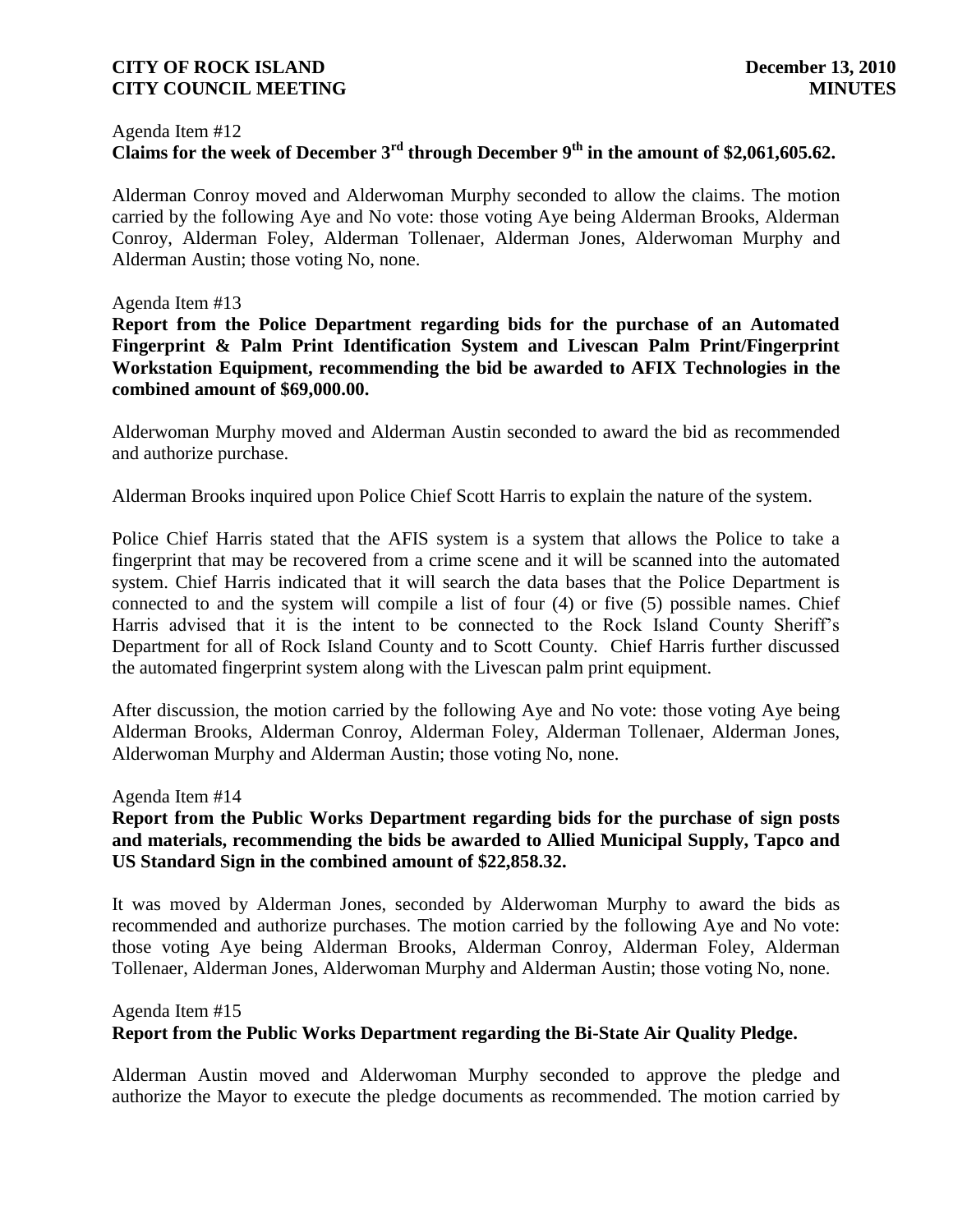the following Aye and No vote: those voting Aye being Alderman Brooks, Alderman Conroy, Alderman Foley, Alderman Tollenaer, Alderman Jones, Alderwoman Murphy and Alderman Austin; those voting No, none.

#### Agenda Item #16

**Report from the Finance Department regarding an Ordinance providing for the levy, assessment and collection of taxes for the City of Rock Island for Fiscal Year April 1, 2010 through March 31, 2011.**

Alderman Austin moved and Alderman Brooks seconded to consider the ordinance.

Discussion followed. Alderman Conroy stated that more discussion is needed on this issue; the City has not gone through the whole process yet. Alderman Conroy indicated that a lot more people want to hear about this issue. Alderman Conroy advised that another public meeting will be held at 6:00 p.m. tomorrow evening at the Main Library. Alderman Conroy indicated that he wants to hear what other people have to say about this issue.

Alderman Conroy moved and Alderwoman Murphy seconded to defer Agenda Item #16 for one week (December 20, 2010). The motion carried by the majority vote of six (6) in favor with one (1) Alderman in opposition.

#### Agenda Item #17

# **Report from the Community and Economic Development Department regarding the Economic Development Strategic Plan.**

It was moved by Alderwoman Murphy, seconded by Alderman Jones to adopt the plan as recommended. The motion carried by the following Aye and No vote: those voting Aye being Alderman Brooks, Alderman Conroy, Alderman Foley, Alderman Jones, Alderwoman Murphy and Alderman Austin; those voting No, Alderman Tollenaer.

#### Agenda Item #18

# **Report from the Public Works Department regarding a request from D'Alessandro Italian Restaurant to use the Right-of-Way at 1524 4th Avenue to install an awning adjacent to the front door of the establishment and over the sidewalk with two supports posts placed behind the curb.**

Alderman Jones moved and Alderman Conroy seconded to approve the request as recommended, subject to the stipulations as stated in the report. The motion carried by the following Aye and No vote: those voting Aye being Alderman Brooks, Alderman Conroy, Alderman Foley, Alderman Tollenaer, Alderman Jones, Alderwoman Murphy and Alderman Austin; those voting No, none.

#### Agenda Item #19

**Report from the Community and Economic Development Department regarding a request from the Rock Island Housing Authority for a Riverfront Corridor Overlay District site plan review for a proposed freestanding sign at 2129 3rd Avenue.**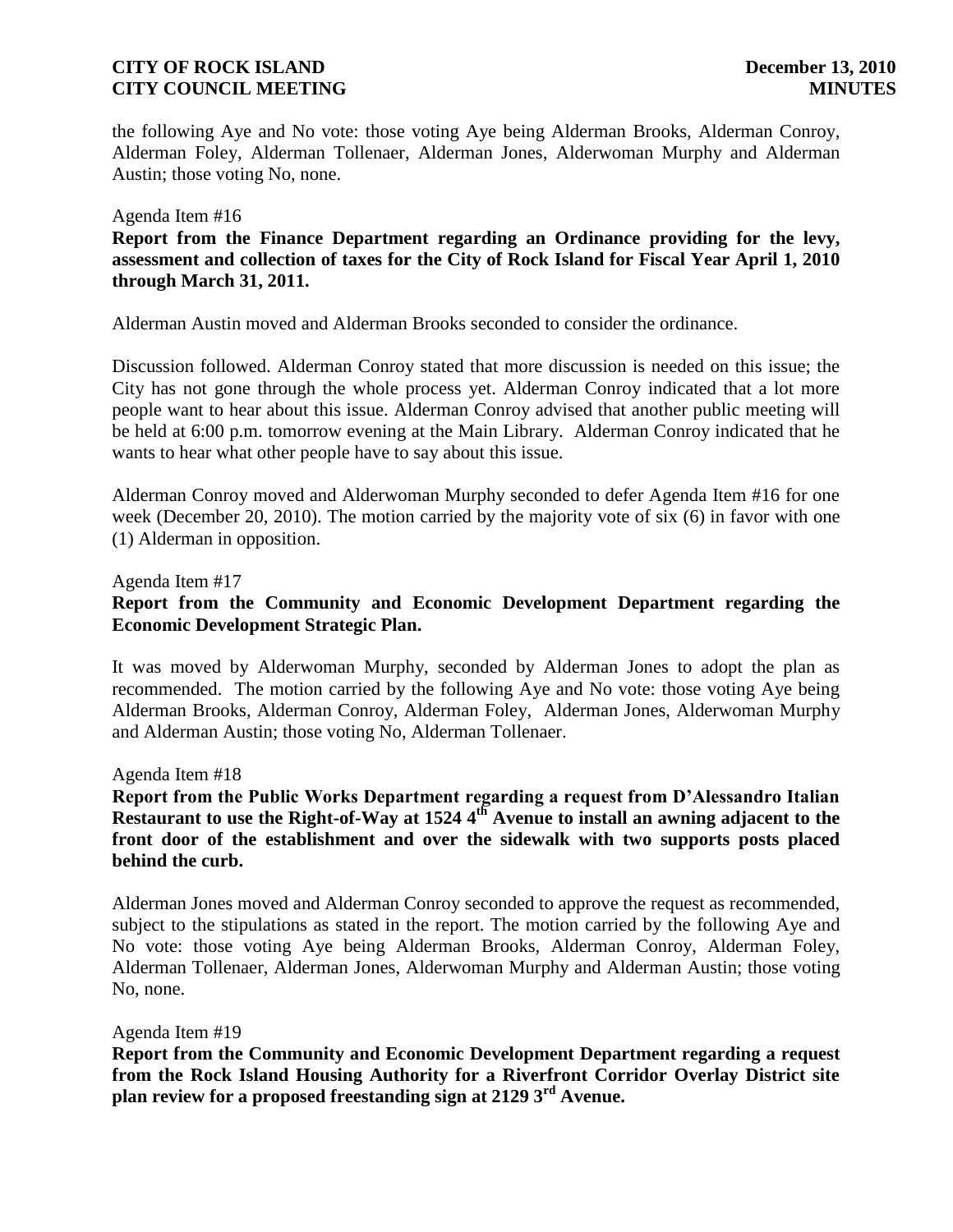It was moved by Alderman Austin, seconded by Alderman Foley to approve the request as recommended. The motion carried by the following Aye and No vote: those voting Aye being Alderman Brooks, Alderman Conroy, Alderman Foley, Alderman Tollenaer, Alderman Jones, Alderwoman Murphy and Alderman Austin; those voting No, none.

### Agenda Item #20 **Report from the Mayor regarding an appointment to the Sunset Marina Boater's Advisory Committee.**

Alderwoman Murphy moved and Alderman Tollenaer seconded to approve the appointment as recommended. The motion carried by the following Aye and No vote: those voting Aye being Alderman Brooks, Alderman Conroy, Alderman Foley, Alderman Tollenaer, Alderman Jones, Alderwoman Murphy and Alderman Austin; those voting No, none.

Mr. Paul DeDoncker was appointed to the Sunset Marina Boater's Advisory Committee as an At-large member.

# Agenda Item #21 **Report from the City Clerk regarding an application and Resolution for the Center for Active Seniors (CASI) to hold their 5K Road Race on Saturday, March 12, 2011.**

It was moved by Alderman Austin, seconded by Alderman Conroy to approve the application as recommended and adopt the resolution.

Discussion followed.

Alderman Conroy was concerned as to whether or not there would be a conflict with the CASI event and the St. St. Patrick's Day Parade due to both events being held on the same day.

Mayor Pauley inquired upon Mr. John Scally to step forward.

Mr. Scally, a representative of the St. Patrick's Society and residing at  $3209\ 29<sup>th</sup>$  Avenue stepped forward. Mr. Scally inquired upon Council to deny the request from CASI. Mr. Scally had concerns regarding the CASI 5K Road Race event being held on the same date as the St. Patrick's Day Parade. Mr. Scally stated that the St. Patrick's Society has 37 entries from Davenport to Rock Island this year. It was noted that they start lining up in the staging area around 8:30 a.m. in the morning. Mr. Scally indicated that CASI had stated that they would be in Rock Island from 8:30 to 9:15 a.m. for their 5K Road Race. Mr. Scally was concerned that with all the runners and with the St. Patrick's Day Parade starting at 11:30 a.m. that the streets would be tied up beyond the 9:15 a.m. time and there could be a disruption of traffic flow.

Mr. Tom Bahls, CEO of CASI and residing in Bluegrass, Iowa stepped forward. Mr. Bahls explained that he understood Mr. Scally's sentiments in regards to the longevity of the St. Patrick's Day Parade. Mr. Bahls indicated that for 29 years, CASI has had the 5K Road Race in Davenport. It was noted that CASI received public input from race participants in the community to incorporate this event into more of an all day event centering around the parade. Mr. Bahls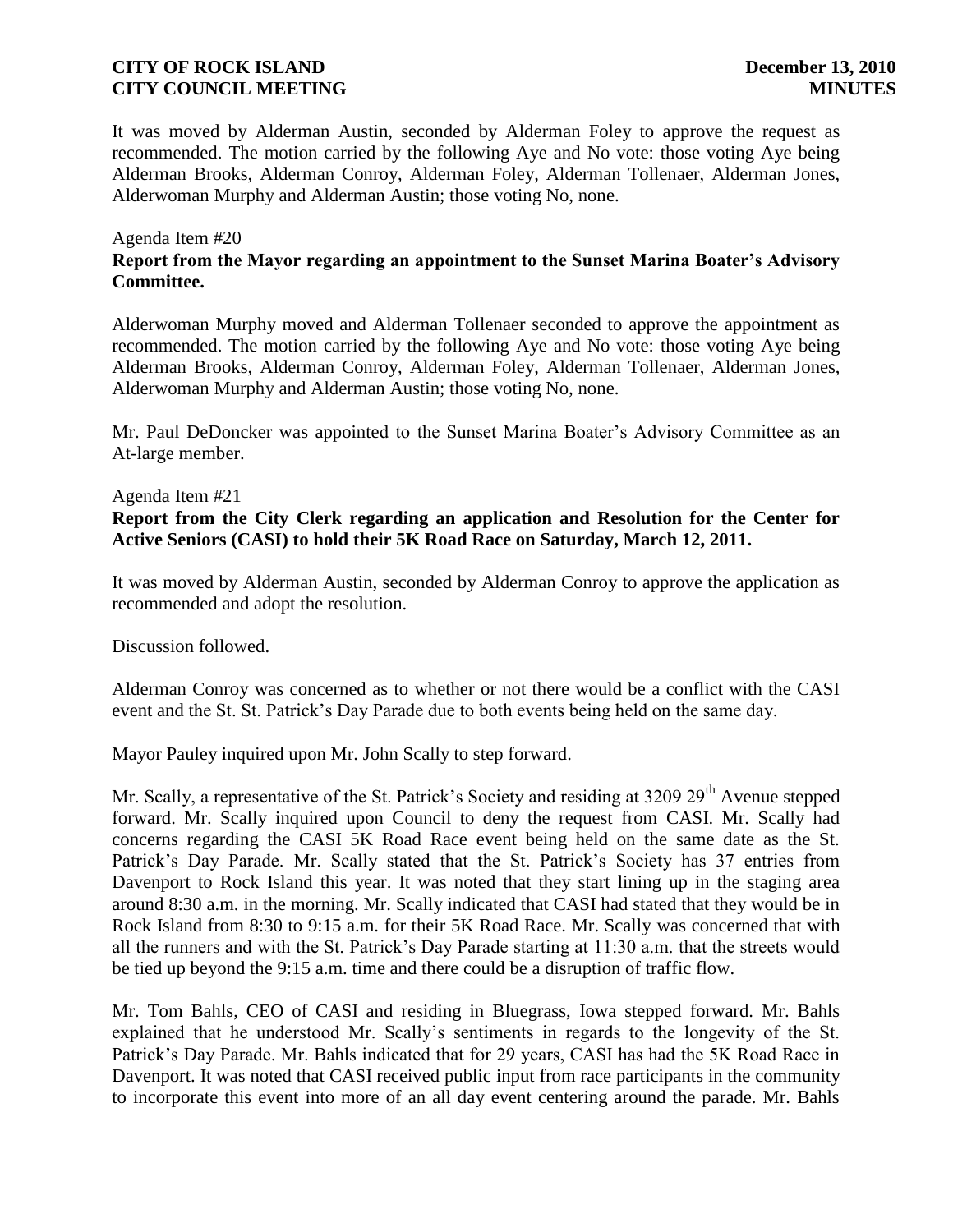stated that CASI would really like to build upon the day's event for the combined communities, and enhance what the parade is already doing along with what CASI is already doing. Mr. Bahls further discussed this event.

Council discussed the Arsenal as it relates to the requirements for CASI obtaining access to the Island. In addition, Council discussed the race route as it relates to Davenport, Rock Island and the St. Patrick's Day Parade and dates as it relates to both events occurring on the same day.

After discussion, Alderman Conroy withdrew his second and Alderman Austin withdrew his motion. With no motion stated, Agenda Item #21 died for a lack of a motion.

# Agenda Item #22 **Items from the City Manager's Memorandum Packet.**

City Manager Phillips did not have any items to discuss.

Alderman Conroy stated that last week, the City had meetings in regards to the budget issue. It was noted that forms were given out at the meetings to get citizen input on what the citizens think the City can do to resolve the budget issues. Alderman Conroy encouraged everyone to look at the form and come up with \$1.2 million dollars to narrow the budget gap. In addition, Alderman Conroy encouraged everyone to attend one of the upcoming public meetings, which will be held on Tuesday, December 14, 2011 at 3:00 p.m. and 6:00 p.m. at the Rock Island Public Library. Alderman Conroy commented that he was looking forward to citizen input.

City Manager Phillips stated that so far, there has been some good and effective feedback from the people that have attended the meetings. Mr. Phillips encouraged everyone to attend the next set of meetings this week.

Alderwoman Murphy reminded everyone to Shop Rock Island. Alderwoman Murphy also reminded everyone about the 350 project. It was noted that all Rock Island residents are asked to spend \$50.00 a month in three (3) Rock Island businesses. Alderwoman Murphy indicated that for every \$100.00 spent in a locally owned independent store, \$68.00 passes through the community through taxes, payroll and other expenditures. Alderwoman Murphy encouraged everyone to shop Rock Island businesses during the holiday season.

#### Agenda Item #23 **Other Business**

Ms. Dameion Watkins of 429  $19<sup>th</sup>$  Street formally 1907  $5<sup>th</sup>$  Avenue stepped forward. Ms. Watkins voiced concerns regarding a response from the City regarding several complaints Ms. Watkins had made at an earlier date. Ms Watkins also voiced concerns regarding a TIF project and court proceedings.